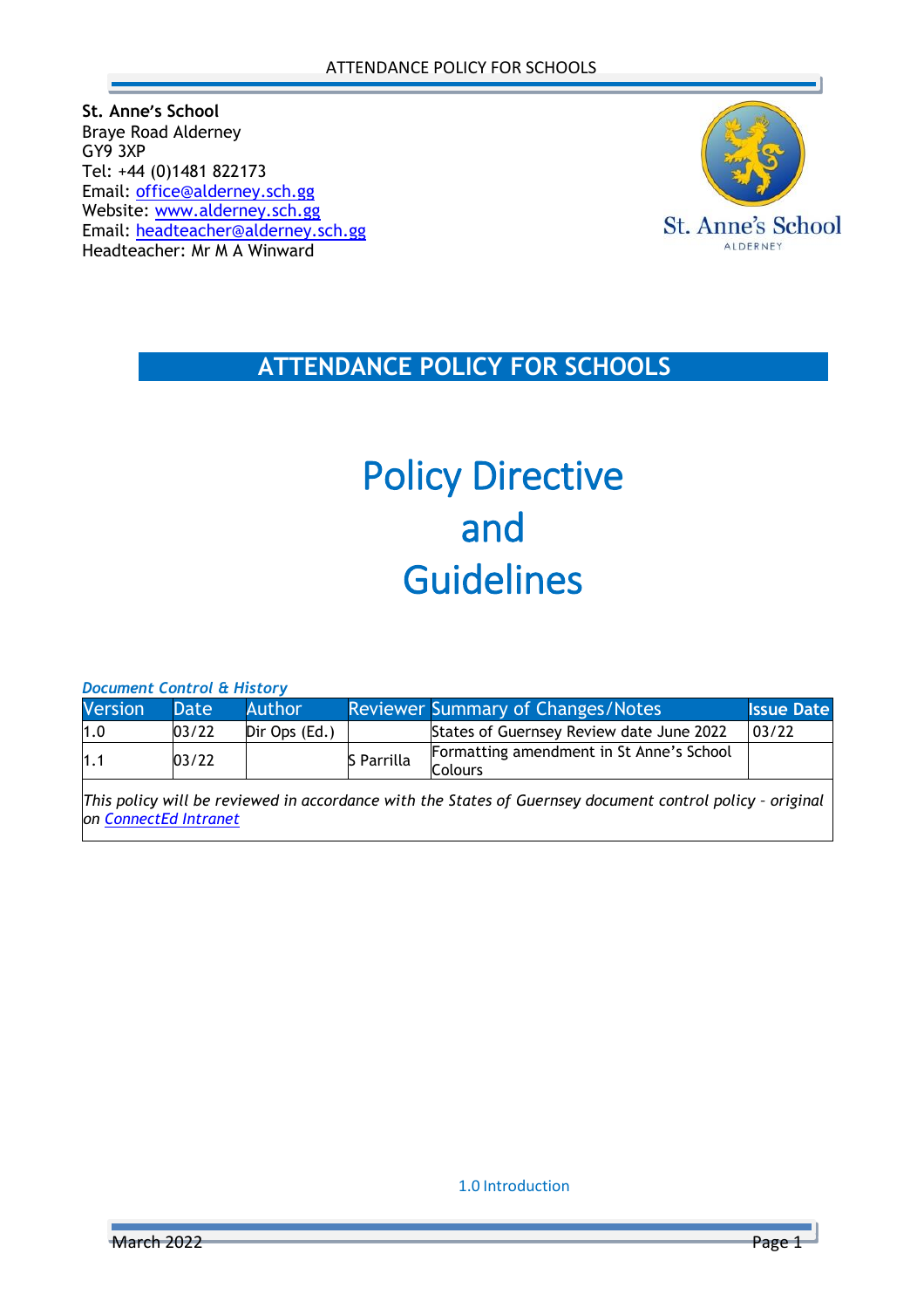#### 1.1. Policy Statement

St. Anne's School seek to provide high standards and high expectations for all to enable learners to realise their full potential and pursue a happy and fulfilling life. It is essential that all of the learners registered for school education attend regularly and on time and that they access all of theopportunities that education offers. The expectation is that all learners will achieve an attendance of at least 95%.

Learners who do not attend school regularly are at risk from a range of factors that may lead to poor outcomes including low attainment and social exclusion. The link between poor school attendance, poor academic achievement and limited life outcomes has been well established in national research and local data also reinforces the importance of school attendance in terms of attainment at GCSE.

The key principles which underpin the policy and procedures for managing attendance are that:

- Parents/carers whose children attend school have a duty to ensure that their children attend regularly and punctually in order to get the most benefit from their education
- Regular and punctual attendance at school is key to the academic and social development that will improve the life chances of learners
- Learners who attend school regularly and punctually are less likely to be at risk, both in terms of engaging in anti-social behaviour and in terms of their own health, safety and welfare

### 1.2 Policy Objectives

This Attendance policy directive and procedures set out the requirements for the management of learner attendance and absence. They reflect statutory requirements, national guidance and good practice.

### 1.3 Policy Application

All schools<sup>2</sup> in Guernsey and Alderney must satisfy the statutory obligations relating to registration listed in Section 2.0. The further detailed direction provided within this policy and procedures applies to all States schools (including Catholic voluntary schools). Whilst this policy is primarily focussed on children of compulsory school-age, policy statements regarding holidays in term time also apply to Post 16 Provision at both the College of Further Education and the Sixth Form Centre.

<sup>2</sup> Both States and otherwise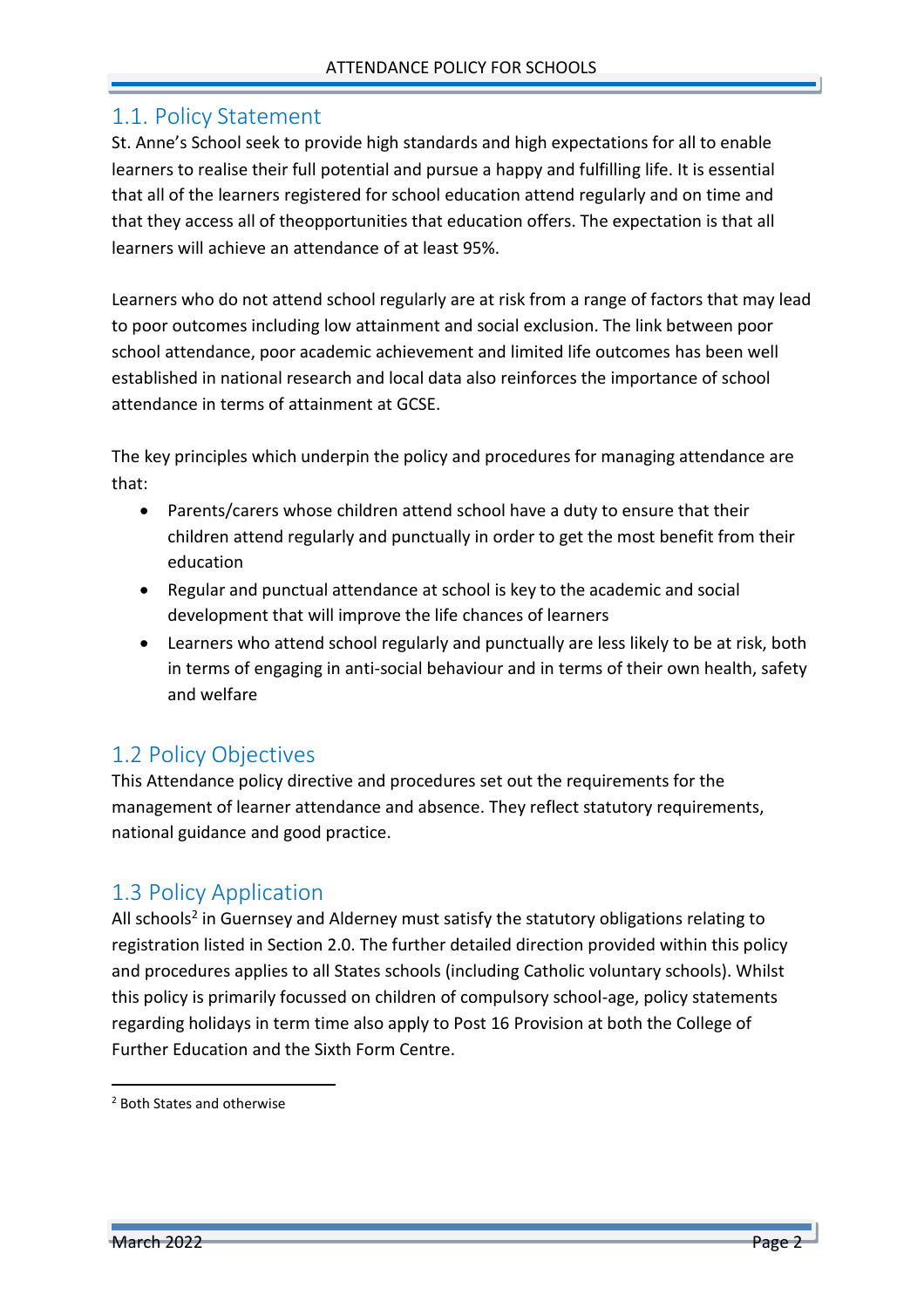Throughout this policy directive, 'Headteacher' refers to Heads of Service and the College of Further Education Principal, and 'school' refers to any education establishment.

The application of this policy is delegated to officers within Education Inclusion Services.

#### 1.4 Accountabilities

Parents/carers have a legal duty under Section 17 of the Education (Guernsey) Law 1970 to ensure that any children of compulsory school age receive an efficient and suitable full-time education.

Headteachers are accountable for:

- Ensuring the maintenance of accurate school registers
- Ensuring the management of attendance at whole school level, in line with effective whole school procedures

Education Inclusion Services, on behalf of The Committee has duties to:

- Carry out checks on school attendance registers
- Serve a School Attendance Order on parents/carers who fail to secure their child's regular attendance at school.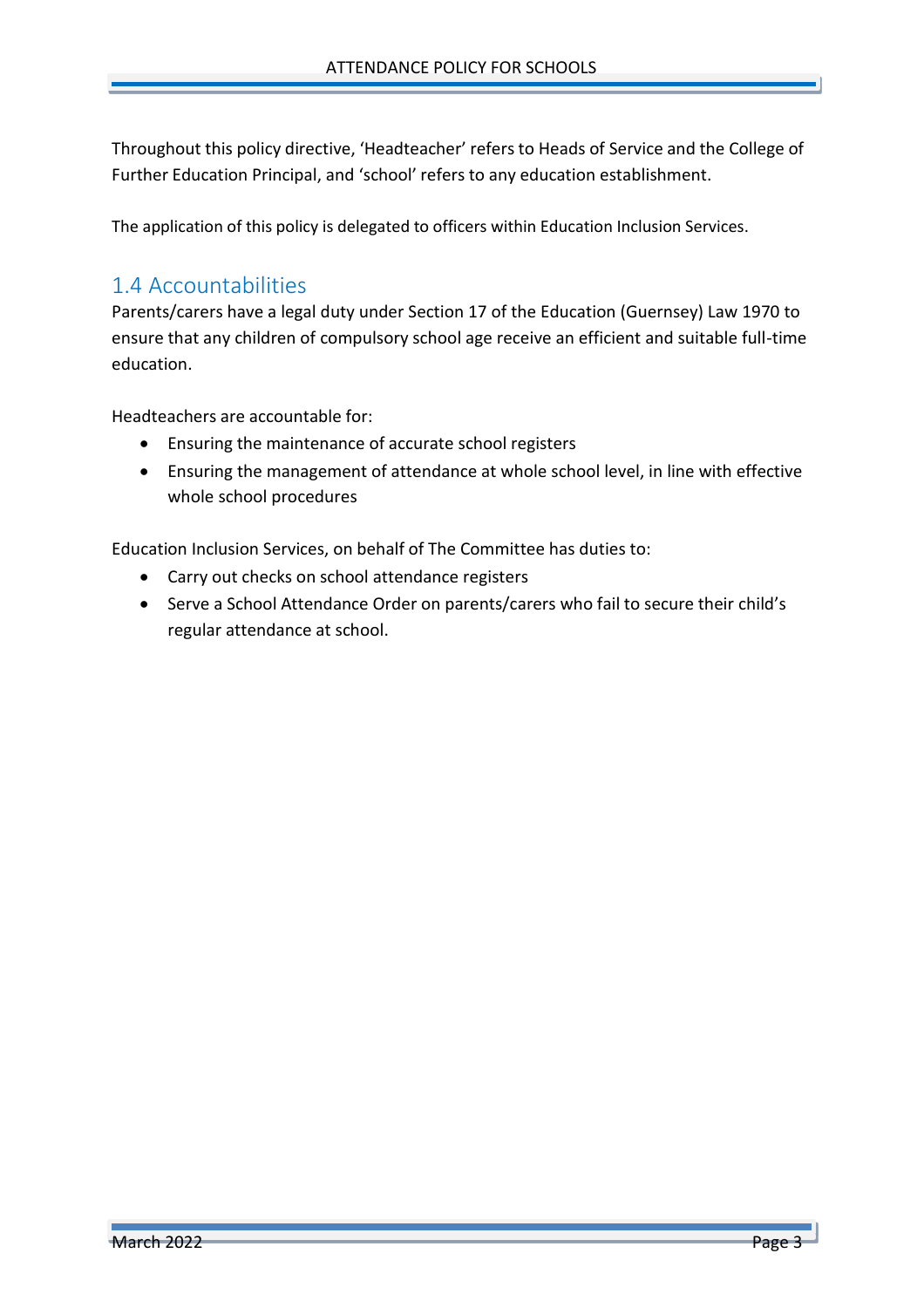### 2.0 The Legal Framework

Section 17 of the Education (Guernsey) Law 1970 (the '1970 Law') places a legal duty on parents/carers of every child of compulsory school age (5-16)<sup>3</sup> to ensure that they are receiving efficient full-time education suitable to their age, aptitude and to any special educational needs they may have, either by attendance at school or otherwise<sup>4</sup>.

Under Section 20 of the 1970 Law, parents/carers who fail to secure their children's regular attendance (at school) shall be guilty of an offence and Education Inclusion Services has a duty to take appropriate action by serving a School Attendance Order on the parent(s).

In accordance with the Learners' Registration (Guernsey) Regulations, 1970, it is a statutory requirement for schools to:

- Maintain school registers
- Accurately record the presence or absence of all learners at the commencement of each morning and afternoon session
- Make their registers available for inspection by Education Inclusion Services

### 3.0 Managing School Attendance

Schools are in the best position to raise levels of attendance. Schools have the primary responsibility for promoting regular attendance and for dealing with poor punctuality and attendance in the initial stages. The most effective model for managing attendance is through clear registration systems and an active whole-school staged and escalating approach involving all members of staff.

Attendance is an important whole-school issue and needs to be managed by a senior member of staff within every school. The Headteacher, with the support of the Senior Leadership Team (SLT), needs to ensure that the management of attendance at whole school level is achieved with clear roles and responsibilities for Form Tutors, Headteachers of Year and the relevant SLT member. The management of attendance must be based on effective whole school procedures which set out how attendance will be addressed both in terms of individual learners and as a whole school issue. The school attendance procedures should underpin all actions and promote and improve attendance and actions to address absence.

<sup>&</sup>lt;sup>3</sup> Compulsory school age is defined as the start of the term commencing on or after the child's fifth birthday, until the last Friday of June in the school year in which they reach 16 years of age (Section 16 of the 1970 Law, as amended by the Education (Guernsey) (Amendment) Law, 2009 and the Education (Compulsory School Age) (Guernsey) (No2) Ordinance 2008.

<sup>&</sup>lt;sup>4</sup> 'Otherwise' refers to educational provision that does not take the form of attendance at school. The majority of these cases will apply to learners who are being home educated or receiving individual tuition or having an individualised learning programme as prescribed by a Determination of Needs.)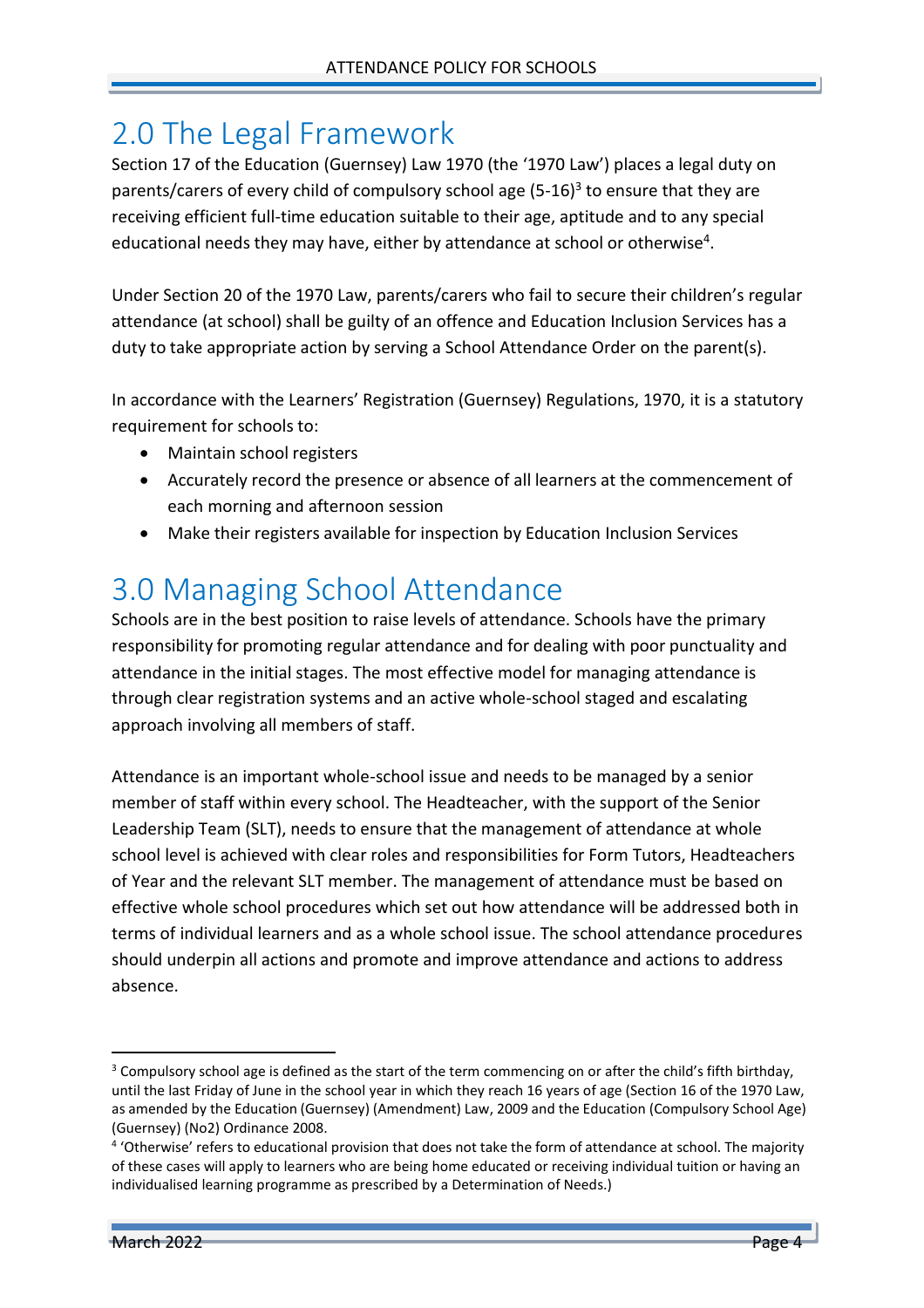Schools should consider carefully any use of exclusion in individual cases where regular and punctual attendance is an issue, as this may exacerbate and appear to condone or reward non-attendance.

The following guidance indicates the areas of responsibility for the Attendance Lead:

- Establishing whole school procedures, including staged, escalating systems and procedures for the management of attendance
- Monitoring and evaluating the implementation of these procedures in the cycle of improvement
- Liaising with administration staff regarding communication from parents/carers regarding absence and procedures for the use of Group Call
- Collating and analysing data for the purpose of intervention and forward planning
- Liaising with Headteachers of Year, Form Tutors, Class Teachers, Special Educational Needs Co-ordinator (SENCO) and Behaviour Co-ordinator (BECO), Inclusion Lead, regarding systems, procedures and interventions
- Monitoring the accuracy of registers on a regular basis
- Issuing letters to parents/carers as a follow up to non-attendance and where there are concerns about levels of absence (see Appendix 3)
- Arranging school attendance meetings with parents/carers as part of the staged escalation procedures for the management of attendance (see Appendix 2)
- Meeting regularly with the designated School Attendance Officer (SAO) for the school to discuss whole school and individual cases including any new referrals
- Attendance at Education Inclusion Services Attendance Meetings (ESAM), when required
- Preparation of written reports and statements for legal purposes and representing the school in the Magistrates Court or the Child Youth Community Tribunal

The school prospectus should include a statement on parental responsibility for their child's school attendance, expectations regarding attendance and punctuality, guidance on notifying the school of learner absence, and holidays in term time. Factual information such as '90% attendance is the equivalent to half a day off school per week' and 'a child who has 10 days of holiday in term time can only achieve a maximum of 94.7% attendance for that school year' could also be included.

The school procedures must include:

- Details of the systems for promoting attendance, recording attendance and absence and for addressing lateness and absence of all learners to ensure consistent implementation
- Details of a staged escalation process for the management of all categories of absence beyond first day calling (Group Call)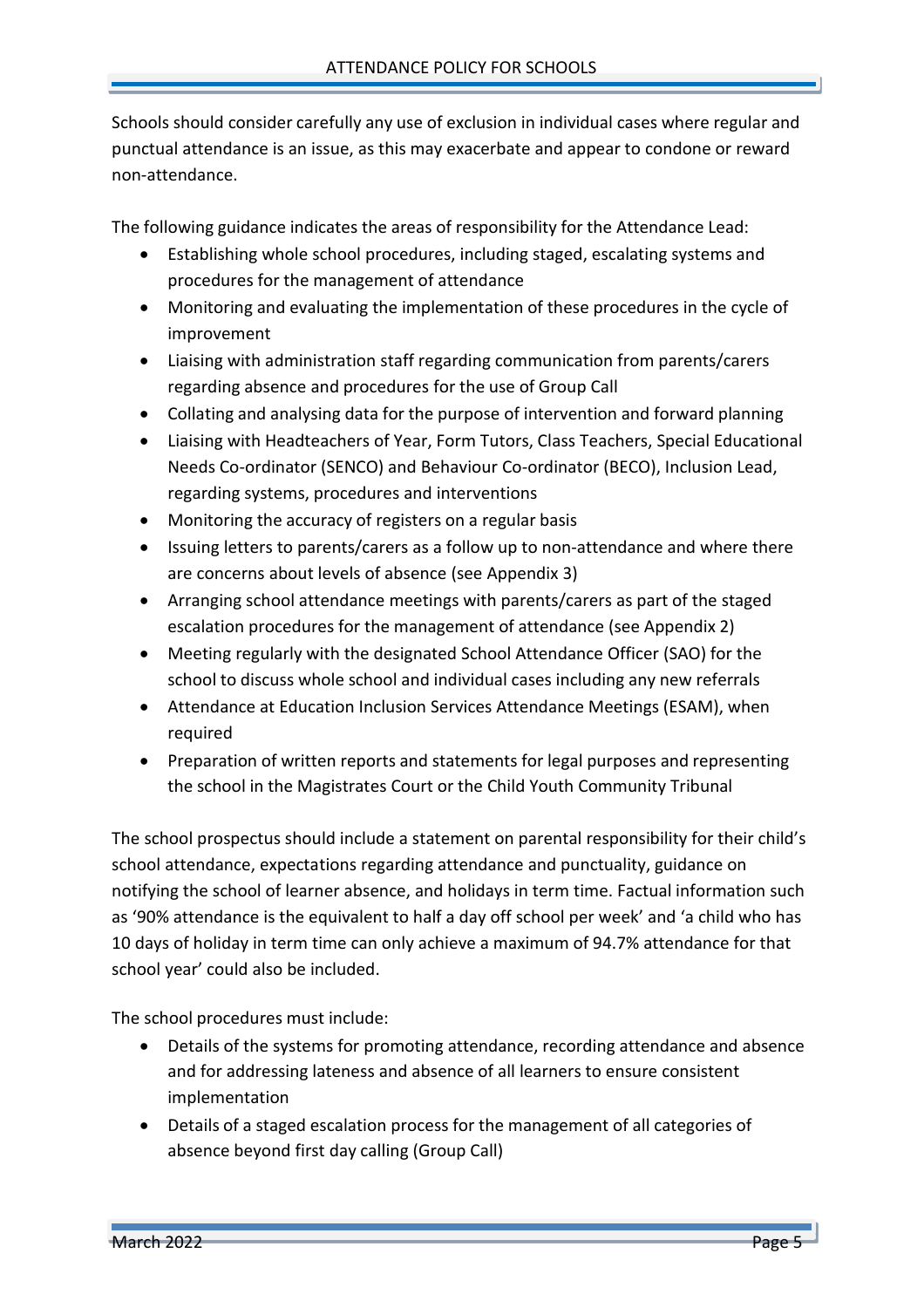- Roles, responsibilities and contributions of the whole school community, including parents/carers
- The arrangements for monitoring of attendance and the measures that will be taken to tackle poor attendance, including the involvement of external agencies and the use of statutory powers
- Information for parents/carers on their responsibility for attendance and how the school will work with parents/carers
- A clear statement on the timing of the school day and for register closure (20 minutes after the start of the school session for both morning and afternoon)
- Details on the procedures for parents/carers to notify school when learners are absent
- Details of how and when the school will contact parents/carers as a follow up to school absence
- Procedures for dealing with notifications of holidays in term time (Appendix 4 provides an optional form for use by schools)
- Information about systems for working with the Schools' Attendance Service (SAS) on whole school initiatives and individual referrals
- Information for advising parents/carers who are concerned or may need additional support

Schools are in the best position to raise levels of attendance. Schools should consider the use of targets for individuals, classes and year groups to promote good and improving attendance. There are various schemes and systems that can be implemented and schools should contact their SAO to obtain further information.

Schools can draw upon advice from the SAS to establish and review their own procedures. The SAS has produced an Attendance Audit Checklist (see Appendix 1) and is able to support schools to develop their own procedures and practice.

### 4.0 School Data Analysis

School attendance data is held on a school's information management system (SIMS) and the school is responsible for the accuracy and maintenance of this data. Schools should analyse the patterns of attendance and absence on a regular basis. It is essential that the Attendance Lead uses this whole school data to determine how the school should address the attendance issues within their own context and to set meaningful targets for improvement and that these interventions are communicated and shared across the school.

Analysis of data should include consideration of:

• Patterns with particular subjects, classes or year groups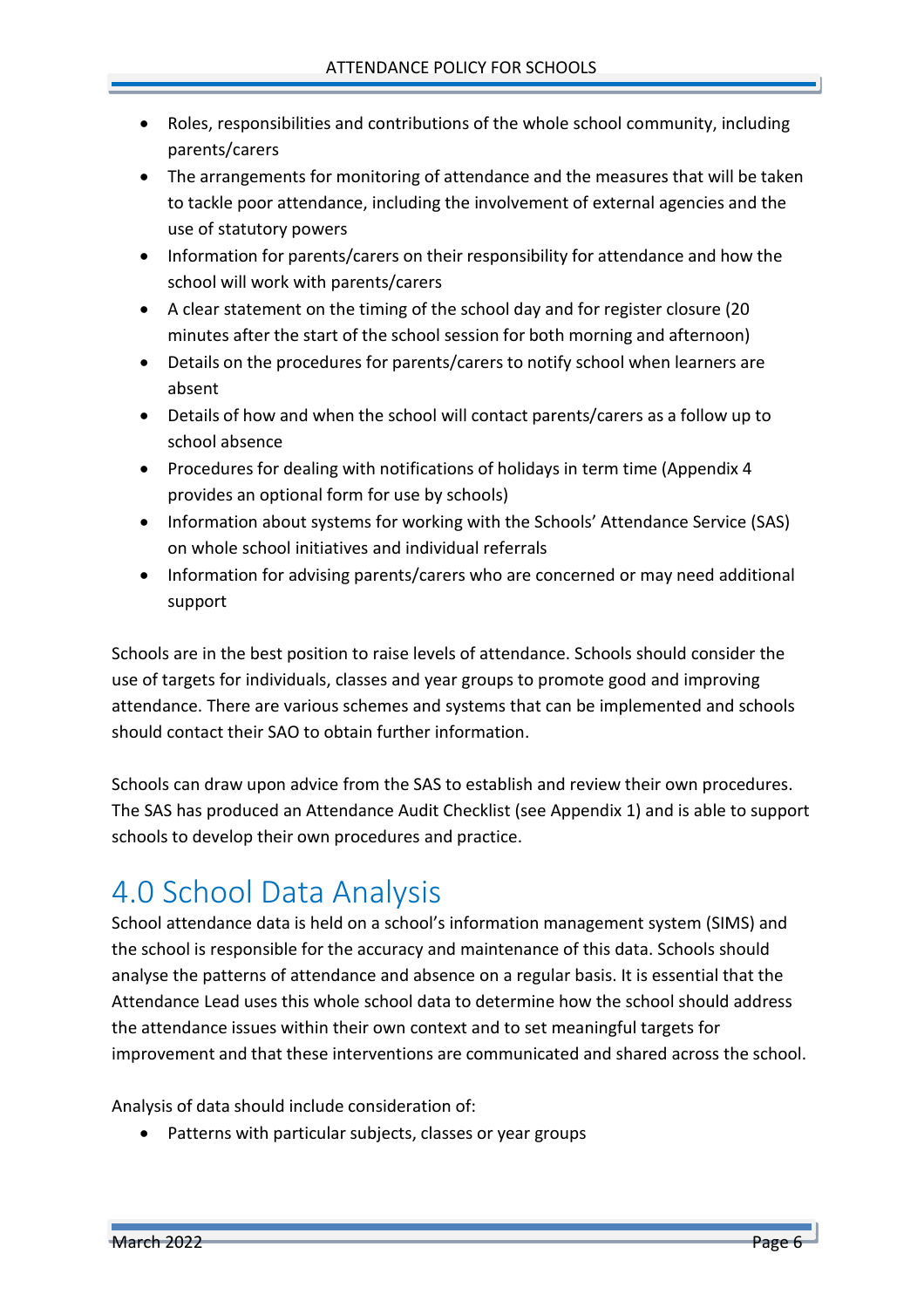- Individual learners with punctuality problems, broken weeks of attendance or post registration truancy
- The attendance of different groups of learners such as Special Educational Needs (SEN), Looked After Children and other vulnerable groups
- Difference in attendance and absence of boys and girls
- Analysis of absence by registration code
- The number of learners having short but regular absences
- The impact of a few learners with very high levels of absence

This list is not exhaustive but includes examples of factors which the school should take into account. It is vital to analyse this data in order to identify areas for improvement. This enables different groups and strategies to be prioritised in order to improve attendance across the whole school as well as making effective use of resources. It is essential that the school communicates with parents/carers about attendance and absence. These communications must provide clear details and audit trails about school level action, as they may be needed at a later date to support legal intervention by the SAS.

It is of the utmost importance that school attendance records are entirely accurate and that school is in a position to demonstrate that every effort has been made to support learners who fail to maintain regular attendance at school. Factual information and records will need to be passed to the Law Officers of the Crown or the Children's Convenor with any referral that is made.

### 5.0 Attendance Registers

Schools are legally required to maintain accurate registers of attendance. Education Inclusion Services has a statutory responsibility to carry out register checks and the SAS is authorised by the Director of Education to inspect attendance registers.

Registers should indicate whether the learner is present or absent and whether the absence is authorised or unauthorised. Authorised absence is where the school has given approval in advance for absence or has accepted an explanation afterwards as a satisfactory reason for absence.

Only schools (not parents/carers) can authorise absence and schools must adhere to Education Inclusion Services' guidance on Absence and Attendance Codes (Appendix 5) relating to authorisation.

Schools must record separately if learners are on an approved educational activity using the correct code. This will count as a present mark but for health and safety reasons it is recorded separately. Such activities might include work experience, field trips, sporting activities or Year 6 learners attending 'taster days' at their secondary school.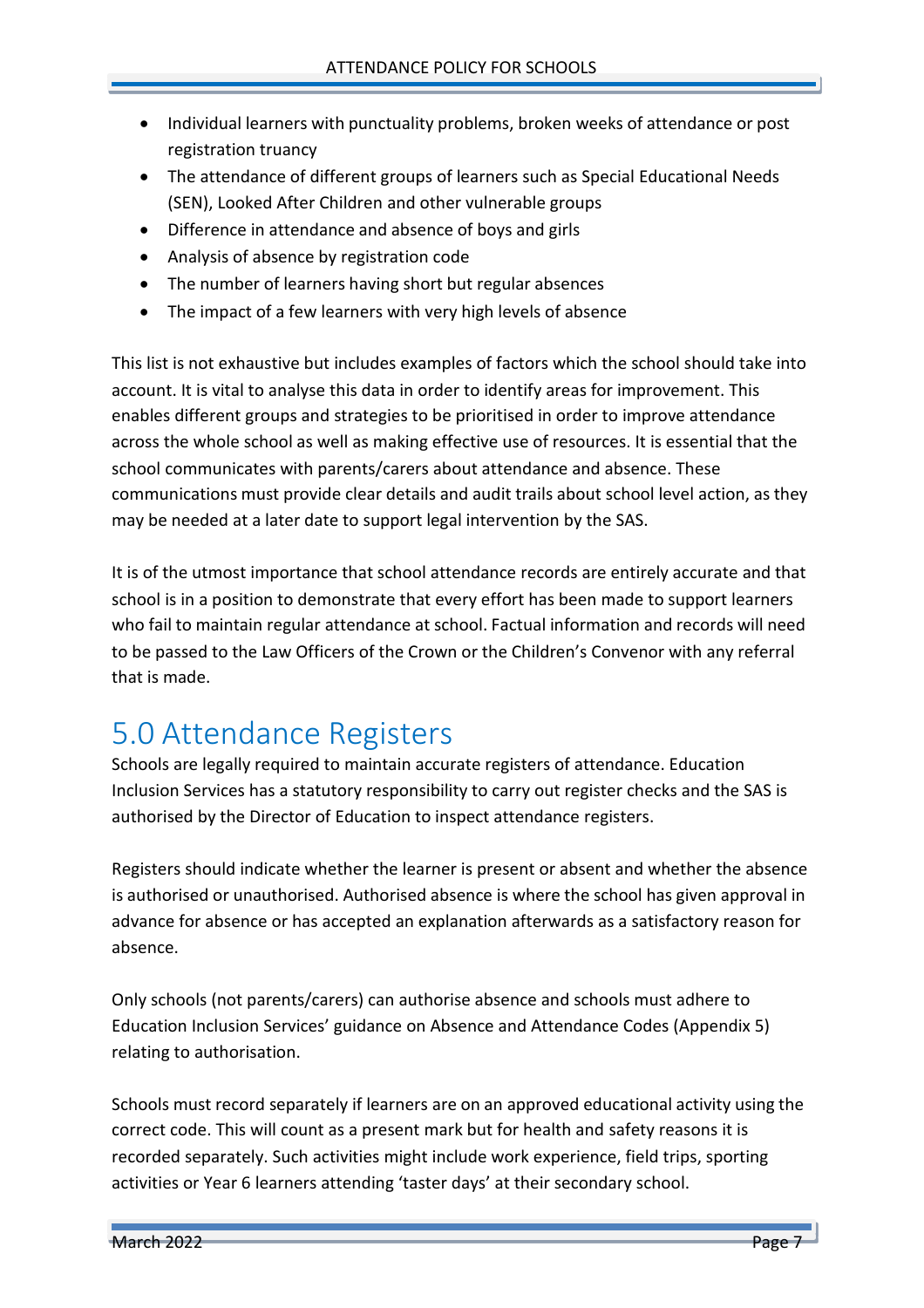Schools must be aware that they are responsible for Child Protection and Health and Safety of learners in all of the circumstances described in the above paragraph. The Headteacher must ensure accurate registration procedures and regular communication between the school and staff responsible for the alternative provision, such as work experience, regarding attendance. If the learner does not attend the alternative provision, they should not be marked as present in the school register, and normal procedures for dealing with non- attendance should be triggered. **Schools must not complete the register using a 'blanket' code to cover certain days in each week in advance. Attendance data should be exchanged between the provider and school on a daily basis and the school register updated accordingly.**

Part-time programmes in school may only be agreed as part of a planned package which has been agreed at a School Action Plus SEN Review meeting, or School Attendance Stage 2 or 3 meeting, or Team Around the Child (TAC) meeting. Schools should not place learners on part-time timetables for an indefinite period. Any part-time timetable should be time limited and include a plan to return to full time within six weeks at the longest. Schools should monitor and review any plan at least fortnightly, with a multi-agency meeting at least six weekly in order to look at what is working and what is not and try to amend any plan to find a way forward. All part-time timetables must be notified to the SAS via minutes and a copy of the timetable. All sessions for which the learner does not attend school should be marked in the register with a 'C' (Other Authorised Circumstances –statistical meaning authorised absence. See Appendix 5.)

School registers will be monitored in a variety of ways by School Attendance Service Officers:

- By viewing registers, either at school or remotely
- By requesting attendance certificates from school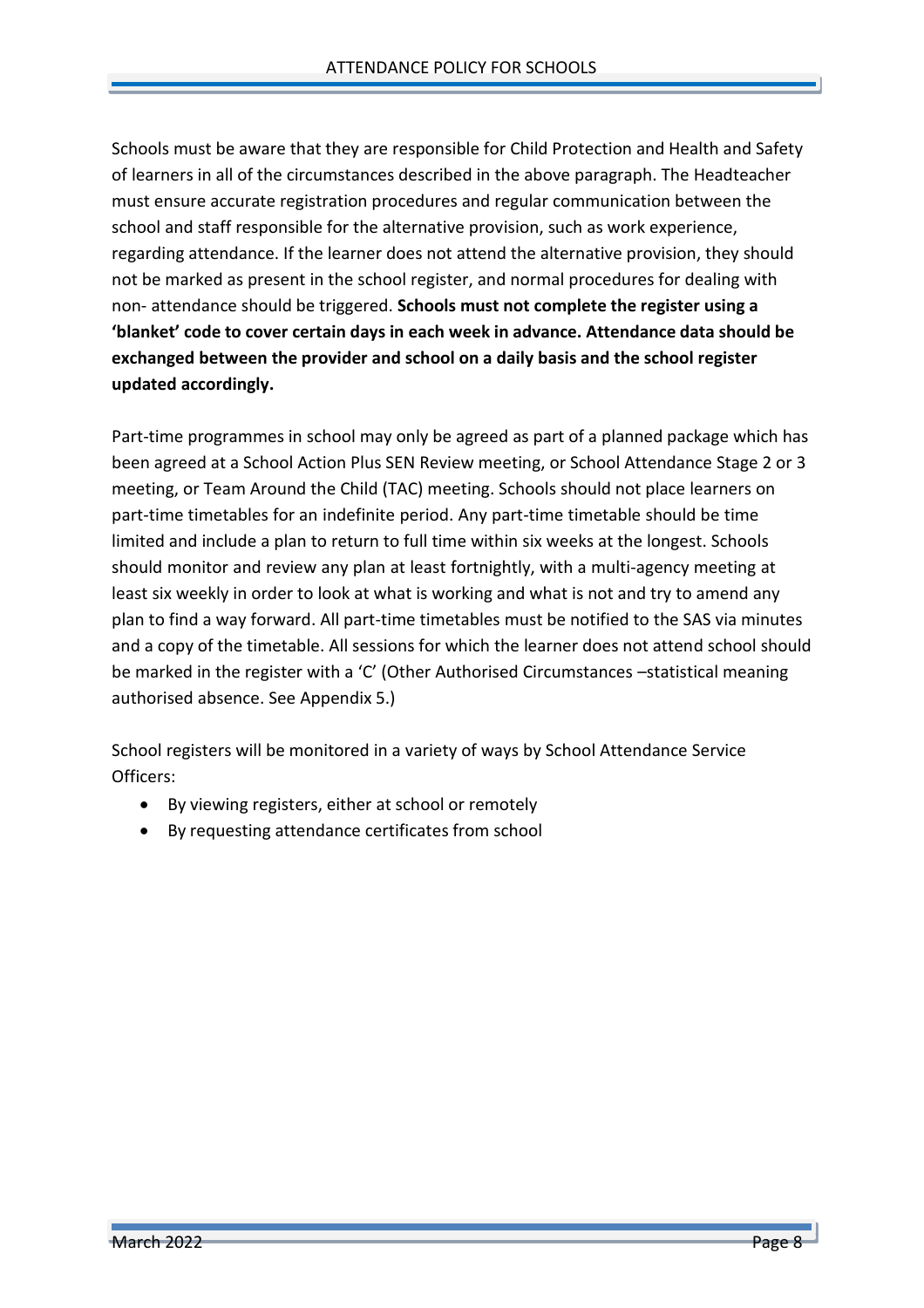### 6.0 Individual Tuition

Learners engaged in an alternative provision programme of individual tuition, for example, delivered through an e-learning system, should remain on the roll of their school, with relevant codes (see Appendix 5) used as appropriate to record sessions.

# 7.0 Recording Absence

The Attendance policy for recording absence is in line with Guernsey Law. Implementation of this policy will ensure that should it become necessary for the States of Guernsey to use statutory power, the case will be robust.

Schools need to give careful consideration to authorisation of absence for some learners and the following guidance may be of help in making decisions concerning authorisation.

### 7.1 Authorised Absence includes:

- Illness, medical and dental appointments. Parents/carers should be encouraged to make appointments out of school hours and ensure that their child returns to school as soon as possible following the appointment. (See separate section for further explanation)
- Interviews with prospective employers, or for a place at another school including exam entry for that school
- Study leave (only for learners in Year 11 and Year 13 who are undertaking public examinations). Study leave is not authorised absence but approved educational activity. Further information is included in Appendix 5, codes 'S' and 'X'.

### 7.2 Unauthorised Absence includes:

• Holidays in term time. Although Guernsey law does not preclude term-time holidays Education Inclusion Services and schools are able to express concern and disapproval of term-time holidays. Education Inclusion Services and schools do not have the power to prevent parents/carers arranging term time holidays for their children but holidays in term time are not a right and will not be authorised. For safeguarding reasons, if parents/carers do intend to arrange for their child to have holiday in term time, they will be required to notify the Headteacher in writing of their intention and the dates of the holiday. The form found at Appendix 4 can be used for this purpose; alternatively, schools may seek written (letter/email) notification from parents/carers and may make clear to parents/carers the impact that term-time holidays have on a child's attendance. When learners are absent from school for holiday during term time, schools are not obliged to provide and/or mark school work for the holiday period.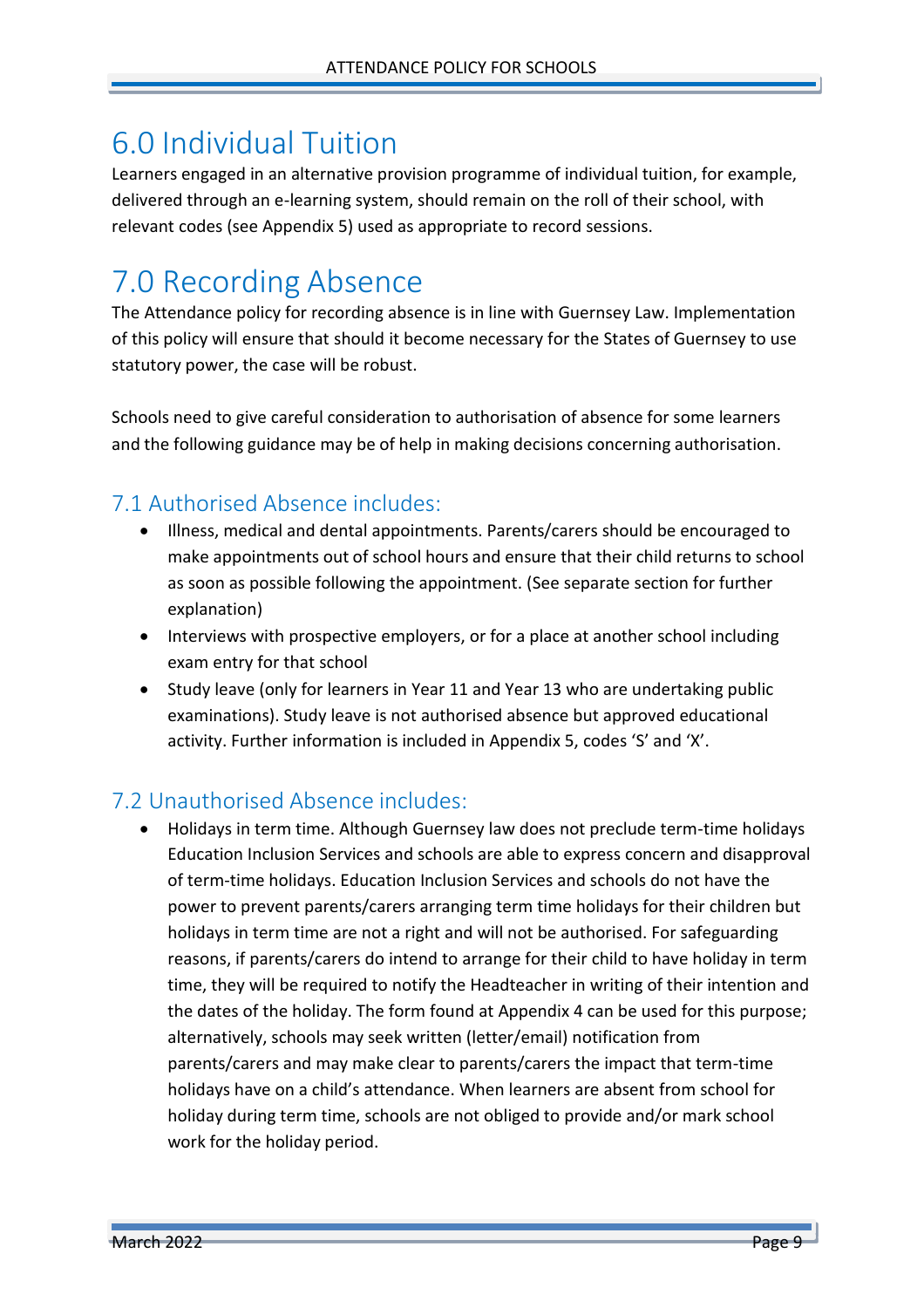### 8.0 Medical Absence

The staged process for managing medical absence is as follows:

- When a learner is absent from school, parents/carers are required to contact the school on the first day of any absence with an explanation for their child's absence. Schools are able to operate a first day response system for those learners whose parents/carers have not contacted the school by using the automated Group Call System. A reason for the medical absence should be included as a note on SIMS. If parents/carers do not make contact with the school then the absence should be recorded as 'N' (no reason yet provided). As this is a temporary code it should be substituted after three school days at the latest with either an 'O' (unauthorised circumstances) or 'M' (authorised medical absence) if the absence extends to three days. **If the code 'M' is recorded then legally this represents that the school has accepted the parent's explanation for the absence due to illness (that is not COVID-19) or dental treatment**
- Where the school does not accept the reason for medical absence as being valid then contact must be made with parents/carers to discuss the reason for absence and inform them if the decision is to not authorise that absence. If the school has concerns about the frequency or duration of a medical absence then this can be discussed initially with the school nurse who may be able to offer advice or a drop-in appointment for the learner and/or parent
- When parents/carers make contact with the school they should be asked to provide a specific reason for absence and indicate when they anticipate that their child will be fit to return to school. Clearly, there are illnesses/medical reasons where the absence is likely to extend beyond three school days, and these should be recorded as 'M' authorised medical absence. Parents/carers are expected to keep the school informed of the reason for the ongoing absence from day one to day three in order for the school to continue to record the absence as 'M', authorised medical absence
- Where an absence persists beyond three days and there is no reason provided then the school should make direct contact either by phone or home visit with the parents/carers to discuss any difficulties which may be preventing the learner from attending. Once contact has been made, good practice would be to invite parents/carers into school to meet and discuss the difficulties. Any records of conversations/meetings between school staff and parents/carers should be kept on the learner's individual file and may be requested at a later date in the case of any future referral to the SAS, the Child and Youth Community Tribunal or the Law Officers.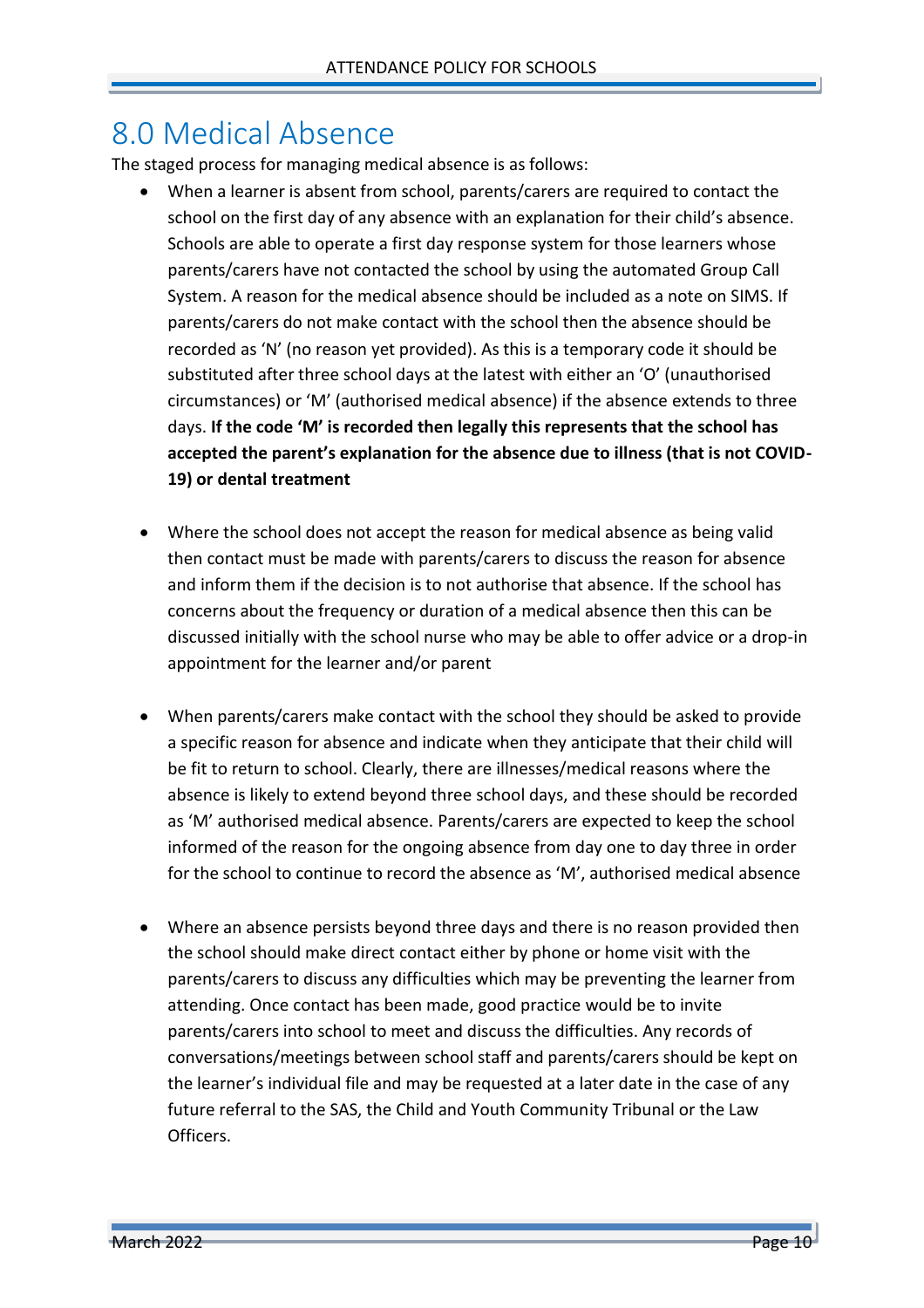- Where the illness absence persists beyond five days or where there are repeated medical absences which reach the threshold (three separate illness absences during a single half term period regardless of the length of each) then it is reasonable for schools to request that parents/carers provide medical evidence in support of their child's future medical absences from school. Evidence can take the form of medical certificates, medical notes and letters from medical practitioners, or appointment notifications. Whilst parents/carers are not legally obliged to provide schools with such documentation, they need to be aware that the absence of evidence could lead to future legal action being brought against them for failing to secure their child's regular school attendance **(providing that the school has not recorded all absences as 'M', authorised medical)**. In any such proceedings one of the defences available to parents/carers is that their child's absences from school are due to genuine ill health. Proof of historical ill health can only be in the form of documents described above and without this evidence parents/carers will not have a statutory defence. Schools should discuss these health issues with the School Nurse.
- If there are regular short-term illness absences which reach the cumulative threshold of three separate illness absences within a half term that are not supported by medical evidence then the school should arrange a meeting with parents/carers to address the reasons for these absences. The most effective method of dealing with such school attendance meetings is to schedule them once every half term as a discrete group within the Stage 2 School Attendance Meetings and consideration should be given to involving the School Nurse in these meetings (See Appendix 2 for Stage 2 School Attendance Meeting)
- If a learner is known to have a medical / dental appointment at the commencement of a morning or afternoon session then this should be recorded as 'M'. If the appointment is during a session then the learner should be marked present at the start of the session and should use the school's signing out system to record when they have left school

### 9.0 Staged Approach to Attendance Management

The staged approach to attendance management is detailed in Appendix 2 and this should be followed by schools to ensure that there is a comprehensive process of management and intervention across the whole continuum of attendance management from school level, through the SAS to possible Child and Youth Community Tribunal or referral to Law Officers.

### 10.0 Home Education

Parents/carers have the right to educate their children other than at school. If a parent/carer decides that they wish to home educate then they must write to the Director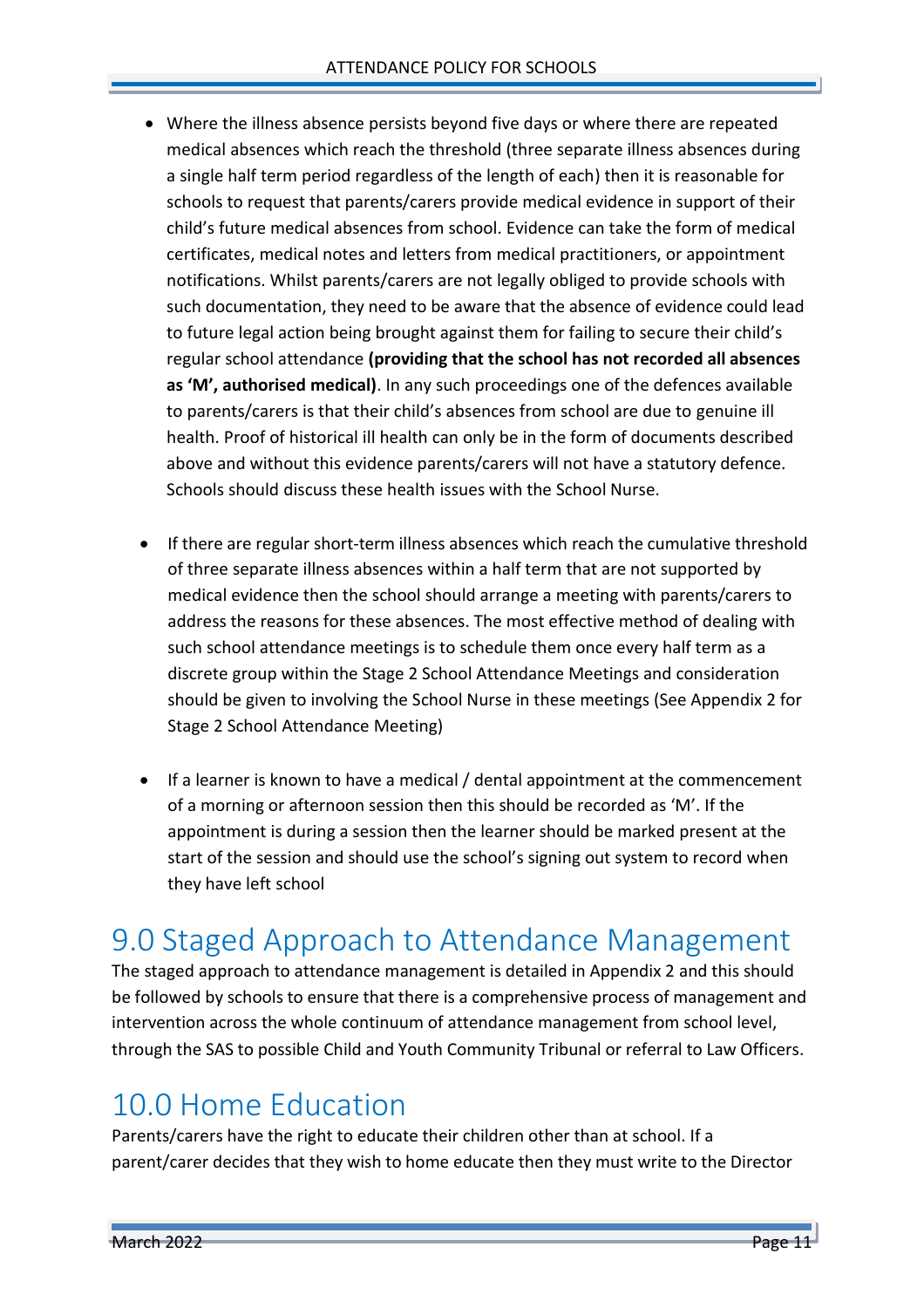of Education. Contact will be made by the child's school (for those who are registered with a school) and if appropriate, an Education Development Officer (EDO) and an SAO will then arrange to make a home visit to confirm that the parent is able to provide an appropriate alternative education programme and that the home is a suitable environment for this programme. Schools should not remove a learner's name from the school roll until they are notified to do so by Education Inclusion Services.

### 11.0 The Schools' Attendance Service

The SAS works within the legal framework of the 1970 Law and is directly concerned with discharging legal obligations in relation to school attendance, welfare and employment of children. In particular, the SAS is concerned to ensure that the 1970 Law (which relates to the children of compulsory school age receiving full-time education) is applied fairly and equally for the benefit of learners. The SAS works in partnership with schools and with a wide range of other support agencies in order to support families and children in improving school attendance.

In order to ensure that registered learners of compulsory school age attend school regularly and punctually the SAS uses a number of approaches:

- Allocation of a designated SAO to each school
- Provision of strategic advice to schools in self-evaluation of attendance and in developing improved systems and policies for managing attendance
- Monitoring attendance through regular inspection of school records and liaising with the school Attendance Lead
- Gathering wider information on issues that impact on attendance, for example by researching the views of learners and parents/carers, being aware of information known to Multi Agency Support Hub (MASH)
- Participating in school meetings with parents/carers and learners, following staged and escalating intervention by the school
- Undertaking individual case work following staged and escalating intervention by the school
- Enforcing school attendance either through the provision of The Education (Guernsey) Law, 1970 or The Children (Guernsey & Alderney) Law 2008

The SAS will make routine visits to schools according to need and to meet a minimum schedule:

• Mainstream secondary schools will be visited once every week by the designated SAO in order to meet with members of staff responsible for managing school attendance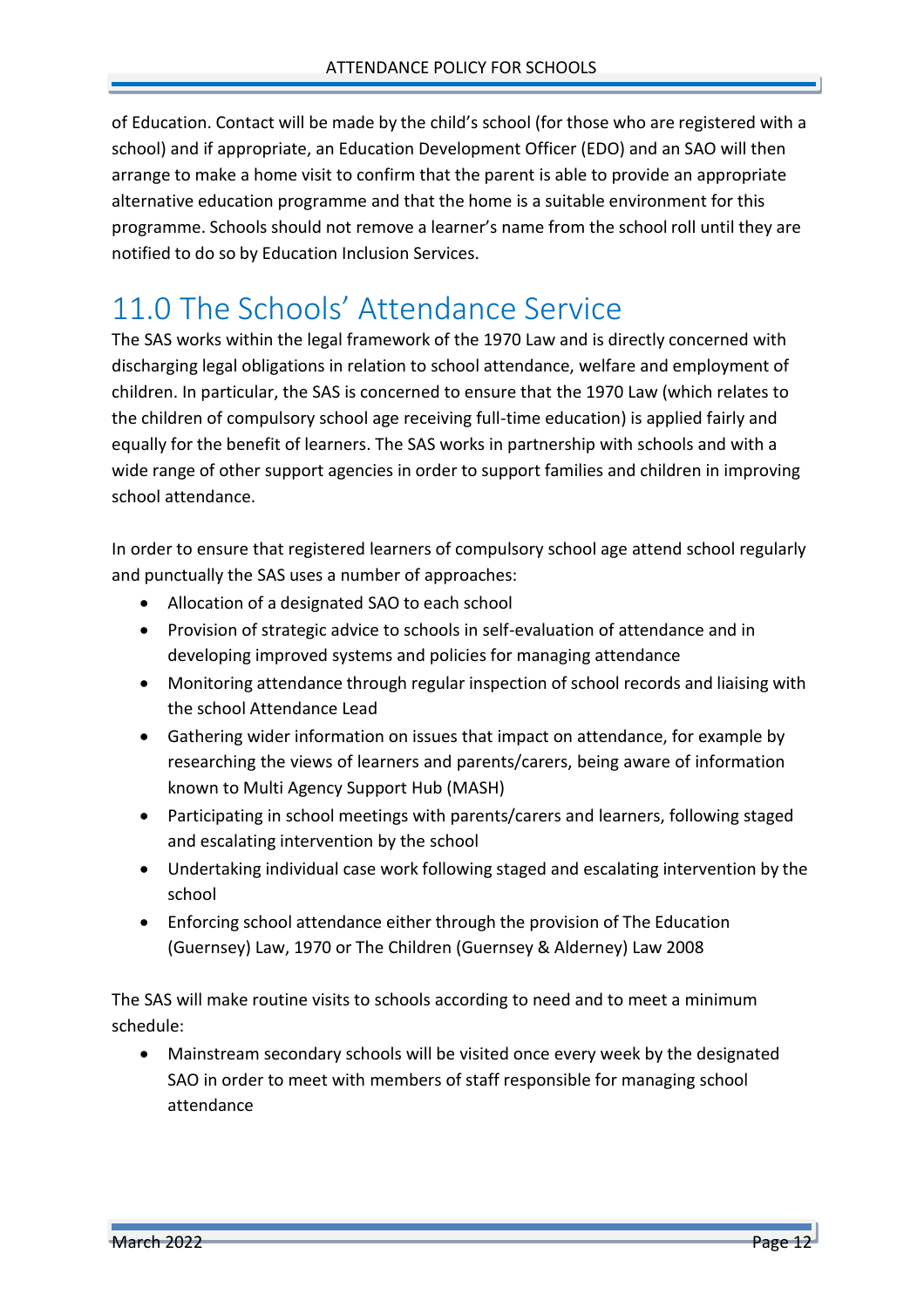- Grant aided colleges will be visited once every half term in order that the school attendance records can be inspected and any concerns discussed by the SAO with a designated member of staff
- Primary and Special schools will be visited at least once every half term. The school is able to contact the SAO in between these scheduled visits should concerns arise

# 12.0 Process for Requesting SAS Individual Casework with a Learner

Schools have responsibility to promote, manage and monitor attendance and to respond appropriately to non-attendance.

Education Inclusion Services expects that the school will have implemented a variety of strategies and interventions in a staged and escalating process to attempt to improve the attendance of a learner including meetings with parents/carers and they will have made a written record of these interventions before a request is made is made for SAS involvement

Appendix 2 outlines the staged and escalating attendance management process, including the criteria, processes, actions and responsibilities for schools, Schools' Attendance Service and Education Inclusion Services in ensuring that the Education [Guernsey] Law 1970 is effectively discharged.

The SAS has two levels of work with individual learners and their families:

#### **1. 'Known to the SAS'**

All learners whose attendance is:

- At secondary school, below 85%
- At primary school, below 90%
- And/or whose punctuality is cause for concern

will be discussed by the school Attendance Lead and the SAO, for them to participate in the agreement of suitable next actions. Other pupils with higher levels of attendance, but whose pattern of attendance is of concern, may also be discussed with the SAO.

In some instances, the SAO may participate in a school-organised one-off meeting with parents/carers and/or learners. (Stage 2 or Stage 2 Continued of the Attendance Management Process). The school must inform parents/carers, with two days' notice, that the SAO will be meeting their child.

#### **2. 'Active Casework with the SAS'**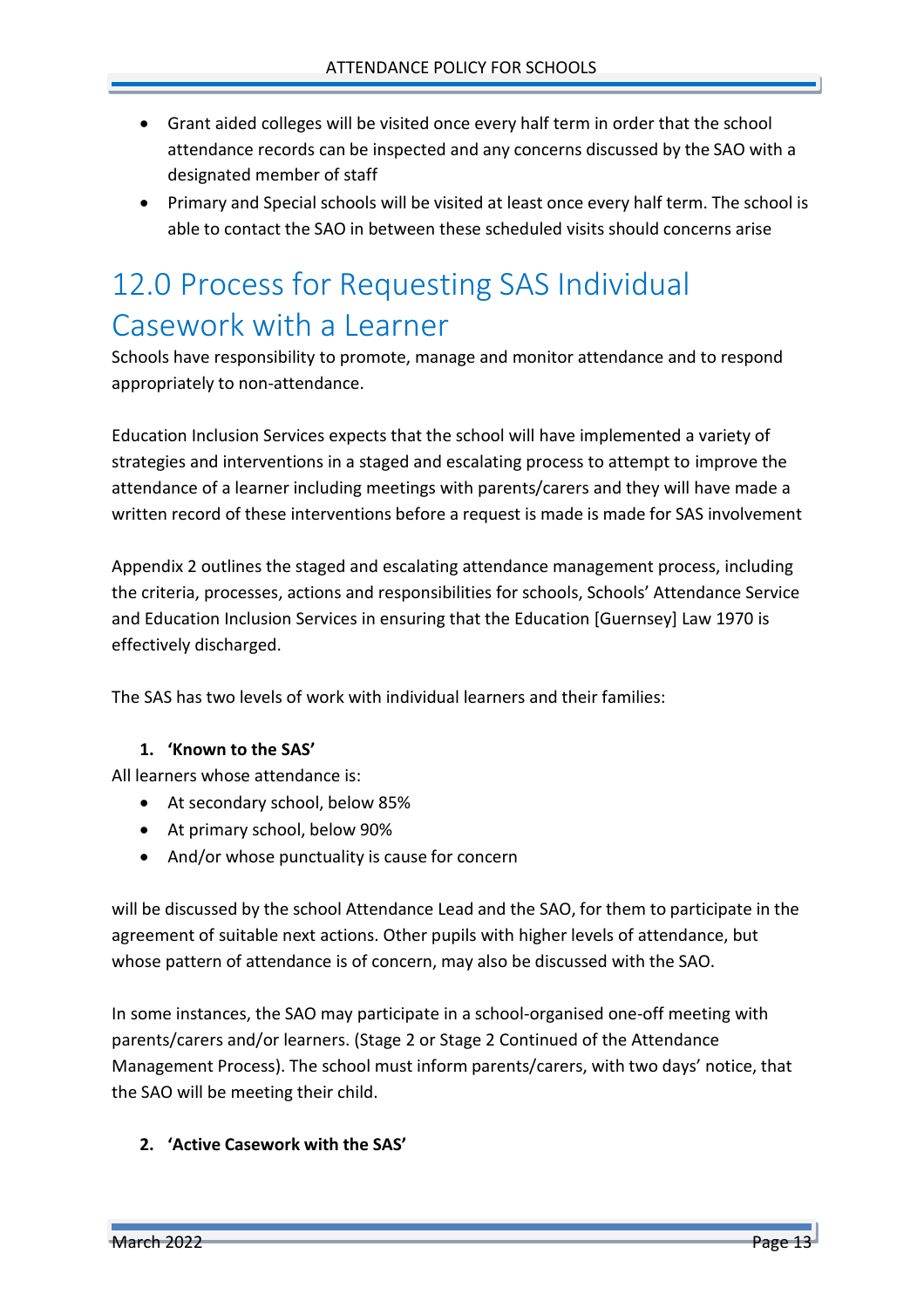Requests for SAS casework involvement with a learner will be agreed between the school and SAO. Such requests will be made by the school completing a Request for Involvement form, which notes details about the learner and the processes already used by school to improve that learner's attendance. These learners will be considered to be '**Active Casework with the School Attendance Service'** (Stage 3 of the Attendance Management Process).

The main reason for a request for involvement for Active Casework will be:

• Despite school staff carrying out actions in keeping with their attendance procedures, attendance remains poor and/or there is persistent lateness

**and**

• A shared view that the SAO will be able to carry out work that will potentially lead to an improvement in attendance and/or persistent lateness

For all requests for involvement to be agreed, in keeping with the required stages of school level intervention, the school will have a robust record of key issues and the actions taken in relation to the learner's attendance.

### 13.0 How will the Attendance Policy be Evaluated?

If the policy directive is working, then the following outcomes would be expected:

- All schools will have attendance procedures in place
- All schools operating first day absence procedures with escalating staged approaches beyond this
- Schools actively promoting the importance of attendance
- Improved overall school attendance levels across the Bailiwick
- Improved attendance for vulnerable groups
- Schools having robust systems for collating, analysing and monitoring attendance data
- Improved attendance across primary, secondary and special schools
- Schools linking strategies for improving attendance to raising achievement with improved outcomes
- Reduced numbers of learners having attendance below 85% (persistent absentees)
- Reduced absence for holidays in term time
- Reduced numbers of learners having unauthorised absences
- Absences due to illness or dental appointments 'M' are reduced in number and as a percentage of overall absence
- Parents/carers understand their role in improving school attendance and are able to contribute to the strategy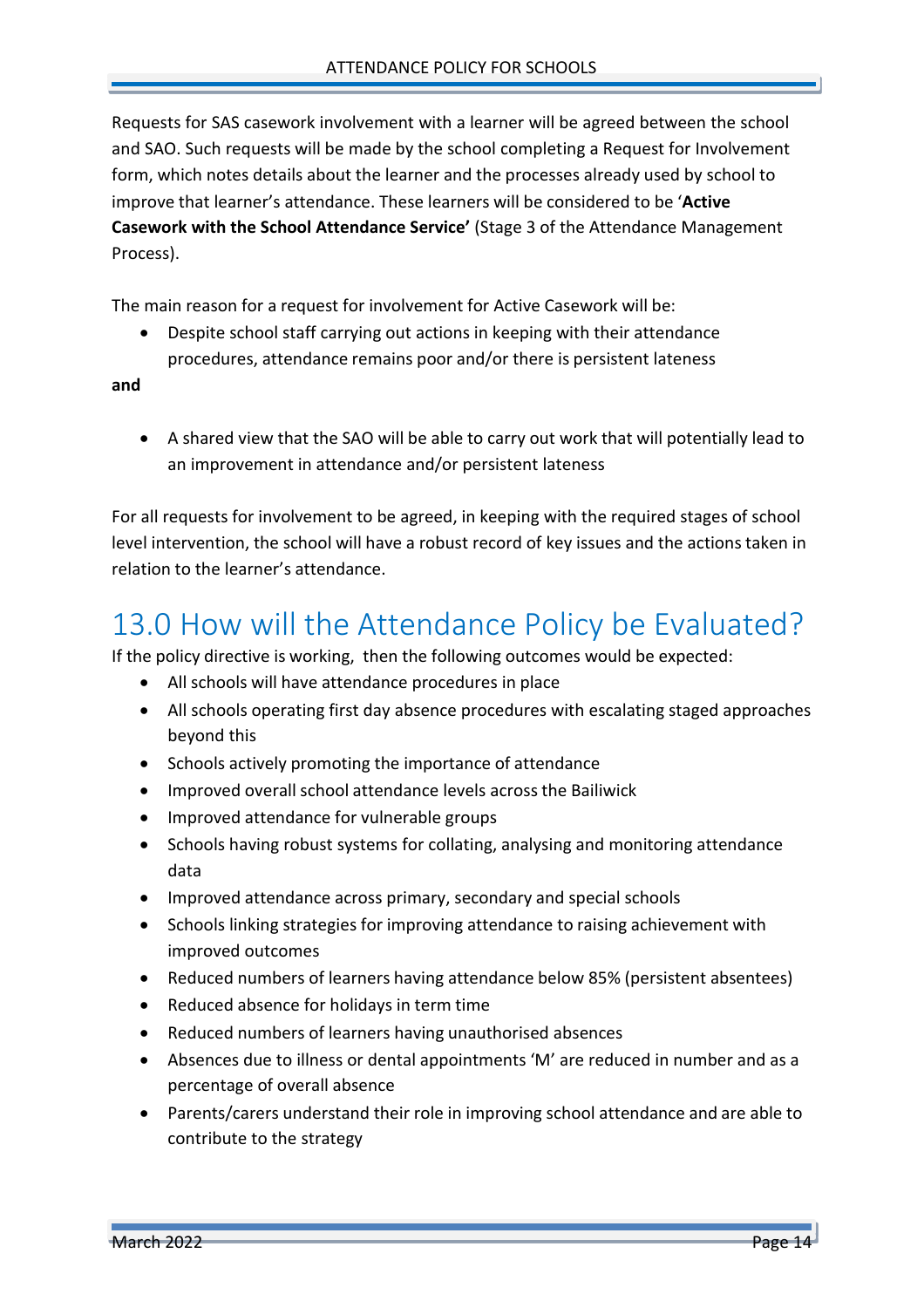• Reduced numbers of learners becoming Not in Education Employment or Training(NEET) when leaving Year 11